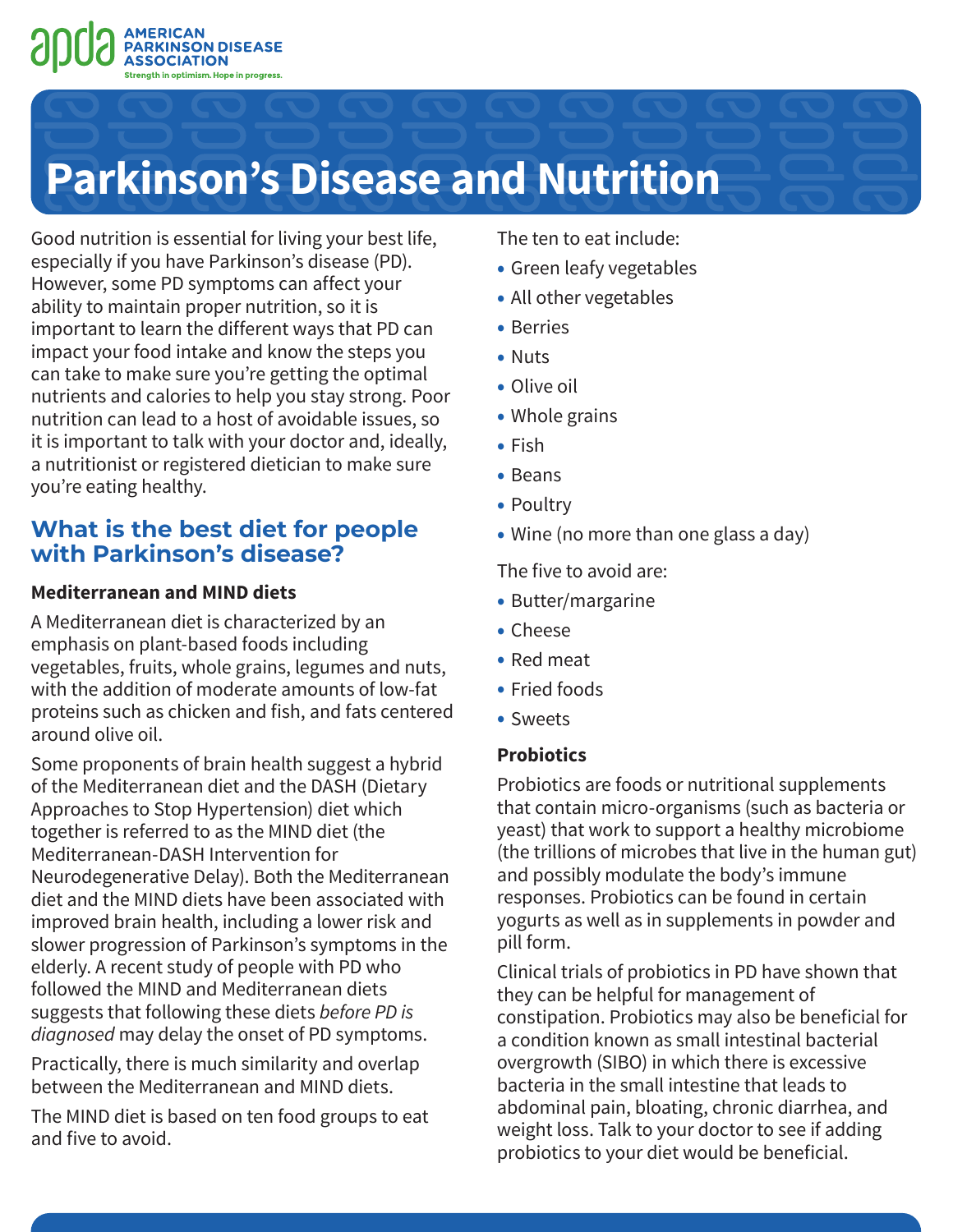



#### **Antioxidants**

There are a plethora of foods and supplements that show antioxidant properties – defined as the potential to protect against free radicals or reactive oxygen species that can cause damage to cells. A diet high in fruits, vegetables, berries, whole grains, nuts, and seeds tends to be rich in antioxidants (and are also features of the Mediterranean and MIND diets) and offer a variety of health benefits, including maintaining maximal brain health in PD.

However, demonstrating that any *particular* antioxidant in a food or supplement is important for either preventing PD or slowing the progression of PD has proven to be very difficult. Therefore, there is no specific antioxidant food or supplement recommended for everyone with PD. Studies are ongoing.

#### **Vitamins**

Vitamins are nutrients required in small quantities by the body. The vitamins that are essential for health usually can be obtained in adequate amounts from a balanced diet. Some, such as Vitamin D and Vitamin B12, are harder to obtain through the foods you eat. If there is concern that particular levels of vitamins are low, your doctor can order blood tests and potentially recommend vitamin supplementation.

**• Vitamin D** is derived from two sources – your diet and exposure to sunlight. There are not many foods that contain Vitamin D, so about 70-80% of our Vitamin D intake needs to be obtained from sunlight (ultraviolet B from sunlight converts a steroid precursor in the skin to Vitamin D). This can be difficult for people with mobility challenges, and especially for those that live in colder climates. Vitamin D plays many roles in the body, including helping with calcium absorption from food and supporting mineralization of bone. Strong bones are particularly important for people with PD to prevent fractures in the setting

of an increased risk of falls. To get some Vitamin D from your diet, try salmon, canned tuna, and mushrooms, which naturally contain Vitamin D. There are also many milk, yogurt, and orange juice options that are fortified with Vitamin D.

**• Vitamin B12**. As people get older, their ability to absorb Vitamin B12 from food decreases. Symptoms of low Vitamin B12 levels include depression, fatigue, cognitive decline, weakness, and tingling in the limbs. It is hard to obtain enough Vitamin B12 from purely plant-based sources. Foods rich in Vitamin B12 include beef, chicken, fish, dairy products, and eggs. Some foods, such as breakfast cereals, are fortified with Vitamin B12.

# **How can Parkinson's disease symptoms impact a person's ability to maintain good nutrition?**

Having PD poses unique challenges to maintaining good nutrition. Identifying these issues gives you the best chance of staying strong.

#### **Difficulty swallowing**

**Difficulty swallowing**, or *dysphagia*, may develop as PD progresses and may lead to inadequate food consumption and risk of choking on food. If you think you might have a swallowing issue, it is important to speak with your doctor about it so they can refer you to a speech and language pathologist. A swallowing evaluation can determine the nature of the problem and swallowing therapy can help improve swallowing function. In addition, the speech and language pathologist will suggest the best food choices for you. These steps can reduce your risk of choking, make eating more enjoyable, and lessen the chances of unwanted weight loss and/or other discomforts.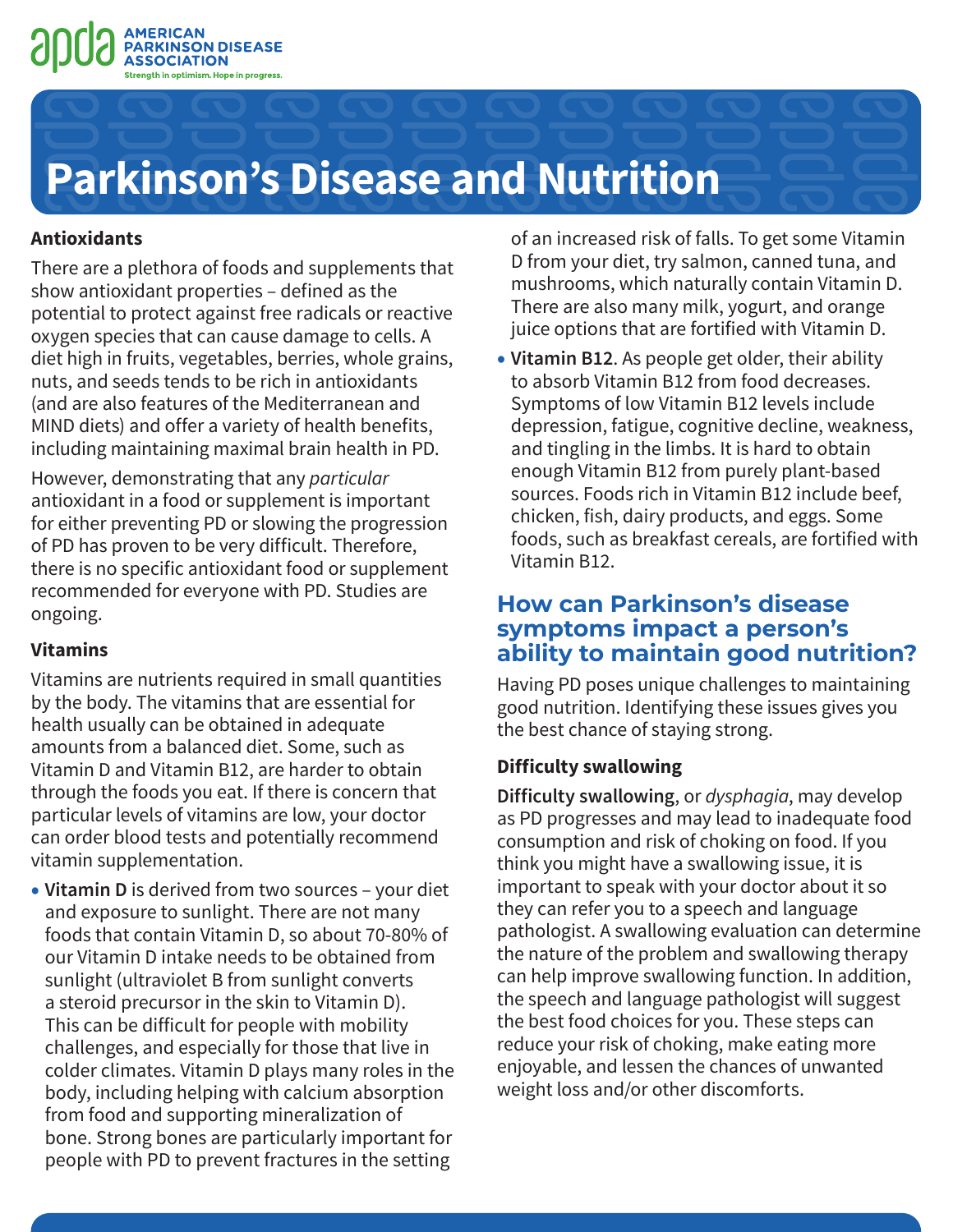



#### **Delayed gastric emptying**

PD may cause a slowing of food transit through the stomach, also called *gastroparesis* or **delayed gastric emptying**. This can result in abdominal pain and discomfort, nausea, bloating, and gassy feelings. All these symptoms can lead to decreased appetite and inadequate caloric intake. In addition, it can also cause medication doses to get "held up" in the stomach, resulting in erratic release of medication from the stomach into the small intestine, where absorption takes place. If medication does not leave the stomach, this can result in extended OFF time. There are medications that can be used to counteract nausea, but they must be chosen carefully, since some medications for nausea are contraindicated for people with PD because they can increase symptoms of PD. The treatment of delayed gastric emptying is a challenging problem and may necessitate a visit to a gastroenterologist.

#### **Constipation**

**Constipation** is a common non-motor symptom in people with PD and can be present very early on in the disease, sometimes even before motor symptoms appear. Similar to delayed gastric emptying (which takes place in the stomach), PD can also cause a slowing of food transit in the large intestine, leading to constipation. Decreased fluid intake, poor dietary habits, decreased exercise, and medication side effects can all exacerbate the problem. Constipation can result in a loss of appetite, complaints of bloating, and, if not corrected, can even lead to serious consequences like bowel impaction. The best treatment is prevention. People with PD should eat adequate amounts of fiber – approximately 25 to 35 grams per day – which can be found in fruits, vegetables, and whole grains. In addition, adequate amounts of fluid are essential for a healthy digestive system. (Adequate fluid is also imperative for those that have orthostatic hypotension, a form of low blood

pressure that occurs when changing head position, and another common non-motor symptom of PD.) If constipation can't be managed with diet and fluids alone, there are multiple over-the-counter and prescription medications that can be used to improve constipation, so make sure to speak with your neurologist about this problem.

### **The protein effect**

Levodopa medications that are taken to help PD motor symptoms are absorbed in the small intestine. In a subset of people with PD, ingesting levodopa along with dietary protein can decrease the medication's absorption in the small intestine, thereby decreasing the effectiveness of the dose. This phenomenon is known as **the protein effect**. For these people, it is important to adjust the diet to maximize absorption of medication. The most straightforward way to do this is to ingest most of your protein at the end of the day when optimal motor control is not as essential. Your doctor and/ or a registered dietician can also help you balance your diet so that your protein intake is not negatively impacting the effectiveness of your medication.

### **Other nutrition roadblocks**

Additional symptoms related to PD such as dry mouth, depression, apathy or lack of motivation, cognitive impairment, motor symptoms, and loss of sense of smell can interfere with appetite and meal preparation and can therefore impact nutrition. Trying to clarify the specific elements that are impacting nutrition is the first step in improving nutritional intake. Keep track of any of these symptoms so that you can speak with your doctor about the role they may or may not play in your ability to maintain a balanced diet. The free APDA Symptom Tracker app, available on the App Store or Google Play, can help you do this, or simply keep a detailed list on your own.